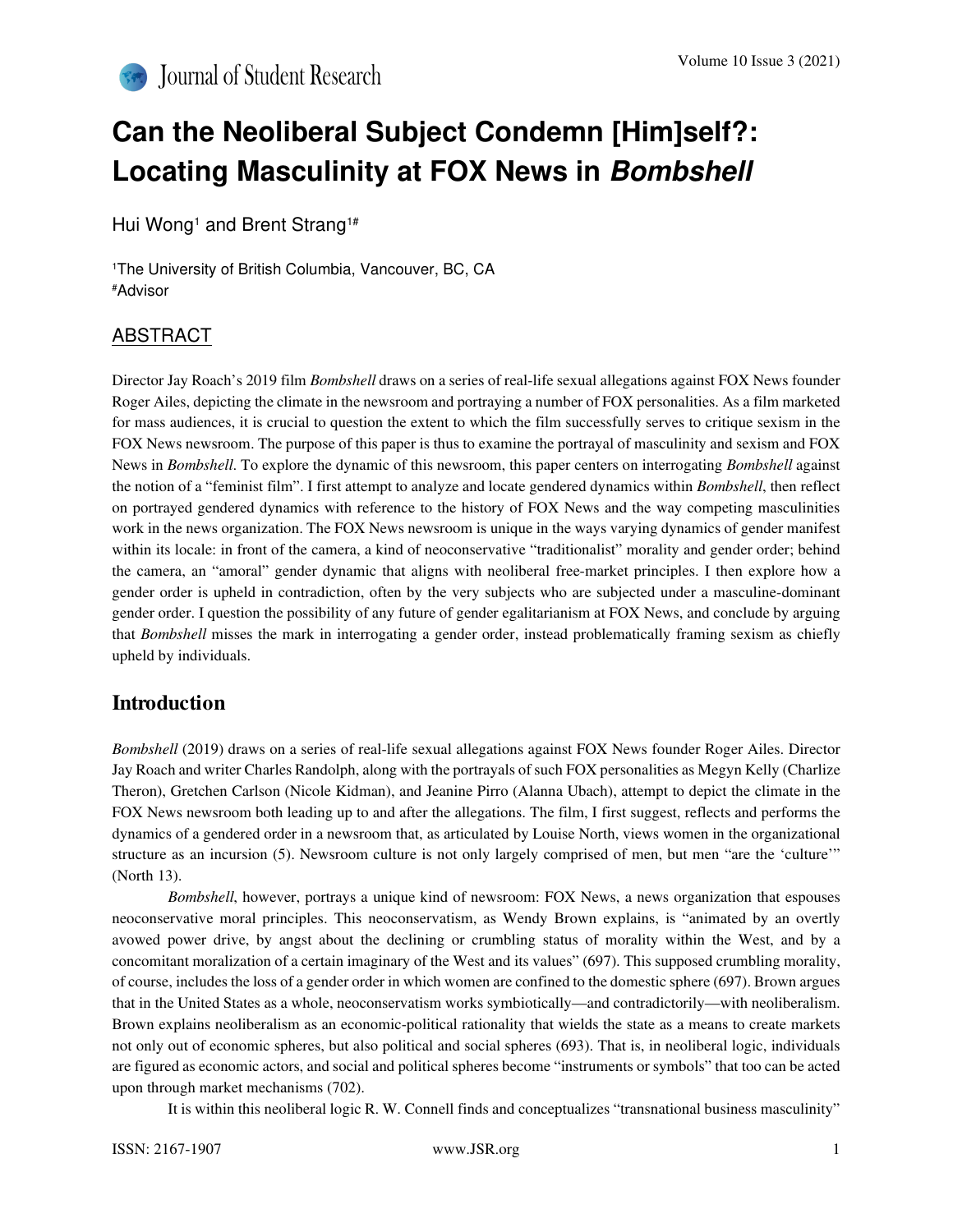(16). Connell suggests that neoliberalism forms a masculinity that relies on the logic and language of individualism and markets to create a neoliberal subject "marked by increasing egocentrism, very conditional loyalties (even to the corporation), and a declining sense of responsibility for others"; additionally, this masculinity also has a "tendency to commodify relations with women" (16). I posit that FOX News operates as a site on which to investigate this masculinity: Rupert Murdoch, founder of FOX News' parent company News Corporation/21st Century Fox/Fox Corporation, and Roger Ailes, are arguably subjects formed under neoliberal masculinity and thus may be interrogated in reference to Connell's template.

FOX News works on the basis of pandering to neoconservative views, oftentimes producing and essentializing them (Hoewe et al. 380). The non-masculine in FOX News then hold an ambiguous position, as they are in every way, whether under a neoconservatist "moral" order or neoliberal order, subjugated. The masculine and non-masculine are subjected, pressured, and molded in relation to and in accordance with neoliberal masculinity. I argue for the possibility of these two competing masculinities to produce contradiction and failure as the nonmasculine subject is pushed to their extreme: in a newsroom that upholds multiple masculinities dynamically, the likes of Gretchen Carlson and Megyn Kelly appear to rip into the precarious, thin fabric of FOX News with sexual allegations, challenging this gender order.

How, then, does FOX News construct itself in a #MeToo/post-#MeToo era that tries to work toward workplace gender liberation, when FOX News is built on principles of gender hierarchy, both behind and in front of the camera? I explore one possibility: FOX News, as it has done with current CEO Suzanne Scott, uses performative gender victories required by neoliberal logic to maintain a masculine gender order. At the same time, I suggest that women like Scott who attempt to perform an approximation of trasnational business masculinity figure as subjects who uphold a gender order, subjugating the anti-masculine while simultaneously still themselves subjected as they are unable to leave the political category of "woman". I believe that this is made available through the neoliberal facade of amorality and further suggests that any significant reform in the newsroom depends on the weakening and defeat of transnational business masculinity, a solution in turn reliant on overturning neoliberalism. Finally, I ground my work in *Bombshell* by proposing that the film, to an extent, misses the mark in galvanizing gender emancipation as it fails to effectively critique the structure of the newsroom, choosing instead to frame Roger Ailes as an individually sexist, troubled person. Indeed, *Bombshell* represents a popular discourse unable to critique itself, and thus critiques of neoliberal masculinity must be drawn from what is embedded and unsaid in the film. Volume 10 Issue 3 (2021)<br>Volume 10 Issue 3 (2021)<br>Volume 10 Issue 3 (2021)<br>Alexander and consideration form is a maximizar that exist so the lagion final mass of individual<br>information form interaction for a maximizar the

### Locating Neoliberal Masculinity in *Bombshell*

In *Bombshell*, the dynamics of transnational business masculinity and the gender order appear to be evident in the embodied relations between Roger Ailes and FOX News' female personalities. The relations are *embodied* as they center on bodies: as portrayed by female news personalities in *Bombshell* (26:25-26:35, 38:35-38:55), "spins" in interviews with Roger Ailes—involving a woman physically turning and showing her body to Ailes in his private office—represent a power dynamic that objectifies the female body, turing her into a spectacle on-screen. "It's a visual medium" (*Bombshell* 26:25-26:30), Ailes' character remarks; Megyn Kelly, watching the film, articulates her reallife experience:

I was asked to do the spin, and God help me I did it. [...] I put myself through school. I was offered partnership at Jones Day, one of the best law firms in the world. I argued before federal courts of appeals all over the nation. I came here, I'm covering the United States Supreme Court. I graduated with honours from all of my programs and now he wants me to twirl. And I did it. ("Megyn Kelly Presents" 16:35-16:55)

The female body, stripped of anything beyond its to-be-looked-at-ness, is here commodified in one sense: insofar as the body is profitable for the "visual medium" of FOX News, she is useful. The body is a subjected non-subject under the neoliberal gender order that works through market forces.

But what of Roger Ailes himself? The performance of transnational business masculinity, as explored by Connell, includes commodified sexual relations (16). As if self-aware of his own masculinity, Ailes's character coins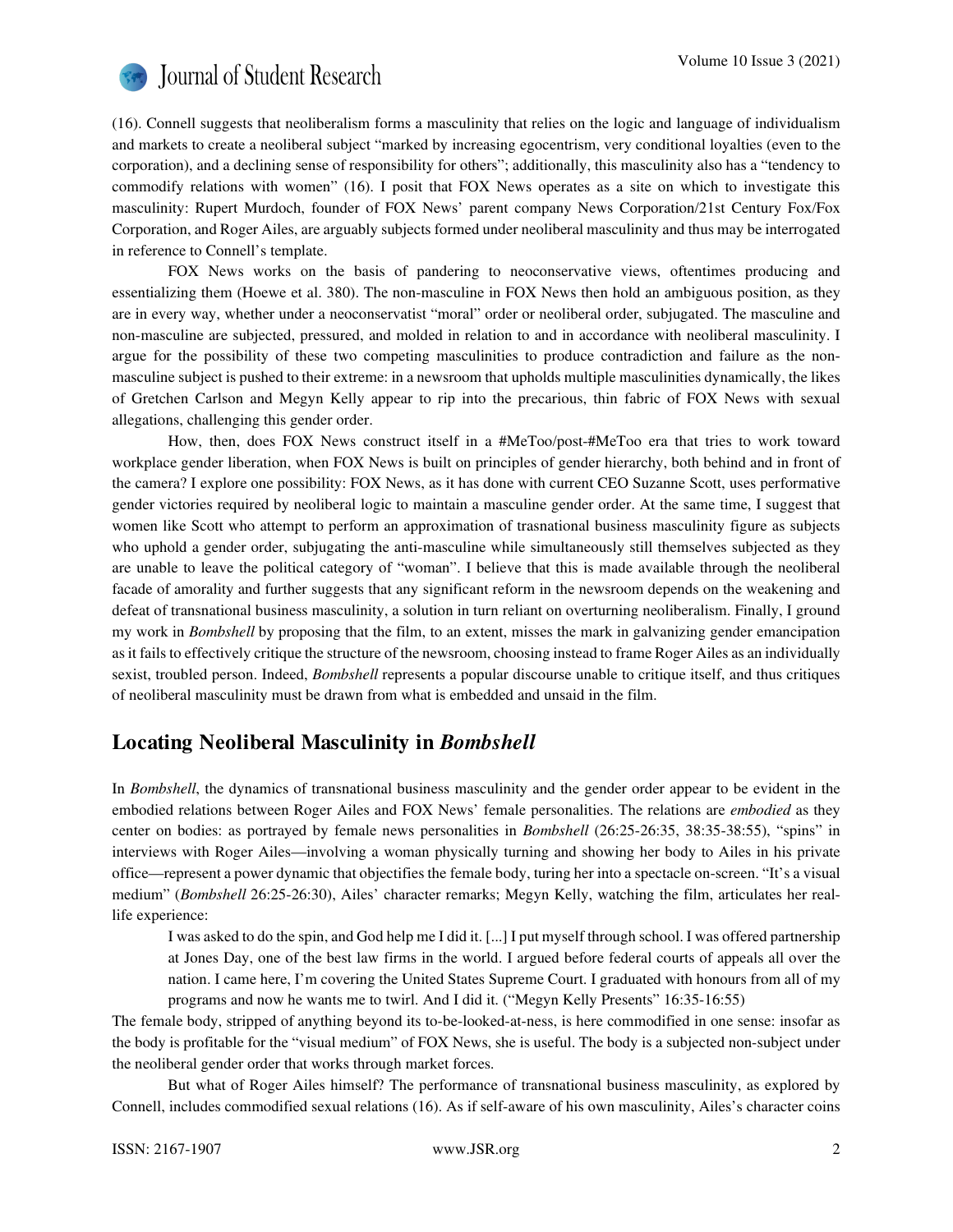the brusque remark: "to get ahead, you need to give a little head" (*Bombshell* 14:20-14:25). Thus, transactionality goes beyond the body's profitability on-screen, and into its profitability within the order of the newsroom. In another scene, when a younger Megyn Kelly rejects Ailes' advances, Ailes asks: "When is your contract up?" (01:28:00- 01:28:10); this scene rings true for the real-life Megyn Kelly, who wrote that Roger Ailes had said this exact phrase (Guthrie). This is the neoliberal power dynamic within the locality of the newsroom. Roger Ailes' masculine power uses sex and sexuality as both a threat and a means for advancement, and additionally values the female body based on profitability in her ability to become an eye-catching object on screen.

It is true that Roger Ailes' character does not stand as the sole sexist one in *Bombshell* (or in reality). A scene between Brian Wilson and Rudy Bakhtiar's characters portrays Wilson offering Bakhtiar career advancement in return for a sexual favor (15:00-16:30). Real-life Rudy Bakhtiar reflects on this experience, saying that "that was the end of [her]. That was the last time [she] was in DC for FOX News. [Wilson] actually took [her] off the show the next day" ("Megyn Kelly Presents" 13:30-13:40). Other scenes, as well, do depict the dynamics of hegemonic masculinity in the newsroom: a male coworker being, as Megyn Kelly's character puts it, "ambitious" as he remarks on her appearance, Gretchen Carlson's compilation of on-air microaggressions at FOX, conservative pundits on the radio disparaging Kelly's appearance, and a number of other slights against women come up in the film (*Bombshell* 3:40- 3:50, 12:30-13:10, 24:50-25:00). Despite this, however, Jay Roach and Charles Randolph's framing of Roger Ailes could and should be called into question, especially of the extent of his singular agency and influence on FOX News' sexist culture. Volume 10 Issue 3 (2021)<br>Volume 10 Issue 3 (2021)<br>Volume 10 Issue 3 (2021)<br>And the base of the state of the state of the state filled with the state of the state of the state of the state of the state of the state of the

To be sure, Roach and Randolph do excellent work in the film in showing how the non-masculine subject is objectified, attacked, and commodified. But perhaps it is due to their being part of the neoliberal order in their position as Hollywood creatives, or as being men in charge of a supposedly feminist film, that the film relays to audiences that gender order in the FOX News newsroom is symptomatic of the flawed Roger Ailes. "Fish rots from the head" (*Bombshell* 01:19:15-01:19:20), remarks Juliet Huddy's character, the metaphor suggesting that Roger Ailes as the "head" is responsible for the culture of the FOX News newsroom. Indeed, after Ailes is fired, women in the newsroom are shown as finally being able to wear shirts and pants (as opposed to a tight dress) (01:40:50-01:41:00). What is the message?

Roach and Randolph appear to represent either Roger Ailes, Rupert Murdoch, or perhaps the FOX Newsspecific atmosphere as the root of sexual assault and harassment, the rotting head that destroys the rest of the body. But as Louise North explored, masculinity pervades the culture of the newsroom itself, as "women were clustered in lower paid, less prestigious positions in the newsroom, and were missing from most decision-making roles" (6). Gender subjugation goes beyond explicit sexual harassment, too—men's "talents and capacities" are depicted as "more *consonant with more valued* jobs and opportunities" (Martin qtd in North 11; North's emphasis), and the newsroom intrinsically has a locker room culture North calls "blokiness" (7). Roach and Randolph fail to show the way the newsroom appears to inherently be rooted in masculinity beyond individual actors, and in scenes where it seems that they do, the film misses the mark as it presents Ailes as the root of the problem. Even if it is the atmosphere of FOX News that causes discomfort, what is the structure that begets it?

Maybe it is the imperative of the Hollywood drama to close the story with a somewhat hopeful ending. This is, however, evidently not the case with real newsrooms: Marie Hardin and Erin Whiteside have explored the way that women in newsrooms have become "tokens" in response to a gendered organization (627), and Karen Ross and Cynthia Carter have shown that in reporting, "men's views and voices are privileged over women's" (1148). In a series of interviews, Martina Topić and Carmen Bruegmann explore what it takes for a woman in a newsroom to succeed, finding that "cultural masculinity seems to be constructed as anti-female and women who fit into a feminine style of behaviour struggle in succeeding in journalism whereas those who can join boys' clubs are, they say, embraced and praised for their ability to fit in" (92). It is this aspect of what seems to be inherent in contemporary newsroom culture that *Bombshell* fails to critique. Gender order goes beyond individual action. Roach and Randolph, writing about events transpiring before the #MeToo movement, fall prey to issues that the media would later have in framing #MeToo and such events. As Lisa Cuklanz finds in studying #MeToo's news framing, "news framing still tends to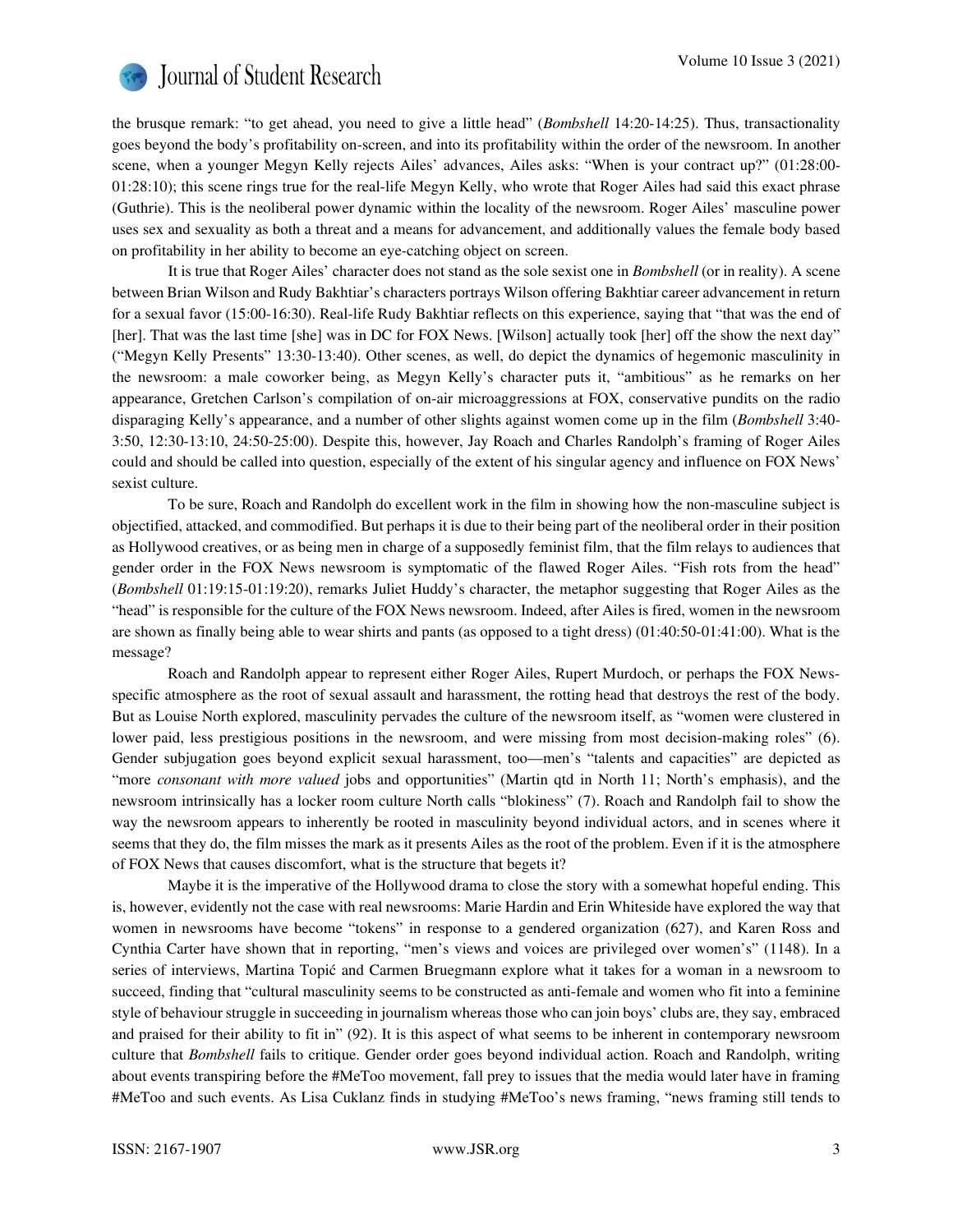bolster the point of view of the accused and his organization" (268). Cuklanz argues that

in these stories that are fundamentally about imbalances of power, it is even more imperative that we remain attentive to the practices and structures that create and maintain power imbalances, and that we endeavor to make them visible so that real change is possible. (268)

*Bombshell*, though fictionalized, strives to represent as best as it can the climate of FOX News and events as they occurred. This is evident in production designer Mark Ricker's painstaking efforts to research the appearance of the FOX News newsroom, the hiring of an accent coach for Charlize Theron to replicate Megyn Kelly's accent almost uncannily (Keegan), and Randolph's clear understanding of Roger Ailes as needing his relationships to have a "transactional quality" (Randolph qtd in Galuppo). This representation, in Cuklanz words, is "fundamentally about imbalances of power" (268). Yet, why is it that they are unable to fulfill the second part of her statement, to "remain attentive to the practices and structures that create and maintain power imbalances" (268)?

As I have suggested earlier, perhaps Roach and Randolph are simply too much a part of the neoliberal gender order, unable to criticize the newsroom structure and implicate themselves. But how is this true? The answer can be extrapolated from the "multiplicity of masculinities" that Connell explores (4). A plurality of masculinities may exist at once, Connell elucidates, and though "[t]here is generally a hegemonic form of masculinity, [...] [m]any men live in a state of some tension with, or distance from, hegemonic masculinity" (5). Roach and Randolph have undoubtedly critiqued an aspect of the neoliberal subject, but at the same time, they appear to have failed in recognizing themselves as neoliberal subjects, part of the gender order. As shown, however, much about the dynamics of transnational business masculinity can still be drawn from the atmosphere that Roach and Randolph construct in *Bombshell*.

#### An All-American News Channel

Then, what of FOX News? To what extent is FOX News actually predicated on neoliberal tenets, gender order included? FOX News' entanglement with neoliberalism is evident in its history. This history begins with Rupert Murdoch, the founder of FOX News' parent company, News Corporation (later 21st Century Fox and Fox Corporation). Graham Murdock writes that Rupert Murdoch holds a long-term, deep commitment to "neoliberal ideology" (106), drawing on News Corporation's history following "a long-term policy of expansion without effective opposition," enabled by "diversification and globalization" (106-107). Before moving onto create FOX News, Murdoch was globally involved with various press. An aggressive expansion of his father's business encompassed: *The Australian*, a national Australian newspaper (Murdock 93); *The News of the World*, *The Sun*, and *The Times* and *The Sunday Times* in Britain (93-94); the *San Antonio Express and News*, *The Boston Herald*, the *Chicago Sun Times*, the *National Star*, and the *New York Post* in the U.S. (94). Murdock quotes *The Sunday Times* editor Andrew Neil in saying that Murdoch "expects his papers to stand broadly for what he believes … a radical-right dose of free market economics and hard line conservative views on subjects like drugs, abortion, law and order and defence" (qtd in 106). This belief and Murdoch's "populist hostility to the 'left elite'" in his press (106) can be equally located, arguably even more so, in FOX News. Volume 10 Issue 3 (2021)<br>Volume 10 Issue 3 (2021)<br>Volume 10 Issue 3 (2021)<br>Solitic in points of the consistential organization" (2064). Caking agents that we remain the consistential organization of the consistential orga

Rupert Murdoch's FOX News was founded on "concerns of the right wing of the Republican Party who felt themselves effectively excluded from national debate by media they saw as dominated by a liberal elite" (Murdock 94). However, the channel's founding first had to be enabled by certain cultural and policy changes. Hoewe et al. point to some of these, such as the 1984 Cable Communication Policy Act that "helped cable television enter new markets," "the repeal of the Fairness Doctrine" that had "previously required political broadcast programming on controversial issues to present both sides of an issue," and conservative talk radio host Rush Limbaugh, who "quickly capitalized on the new freedom for media entrepreneurs" (369). As "conservative media activists worked diligently to expose a so-called liberal bias in the media" (Hoewe et al. 370), Rupert Murdoch found a niche to exploit within the television market. Given his fierce neoliberalism, that this niche aligned with his own worldview was likely just a perk. Murdoch also found a partner in Roger Ailes, who had "launched Limbaugh's television career," worked "as a media consultant for Richard Nixon," and previously pushed for a "GOP TV" (Hoewe et al. 370-371).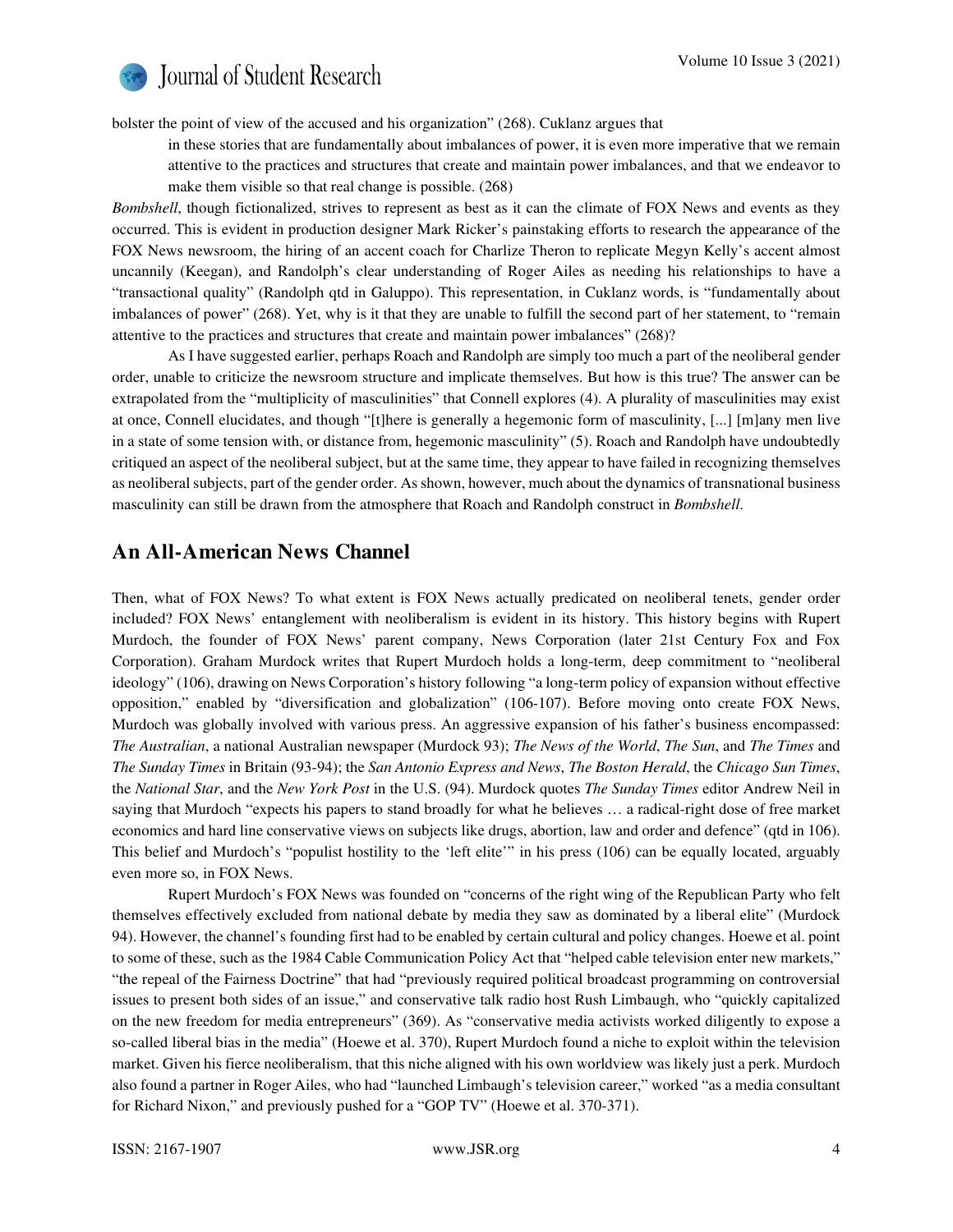And thus, the neoliberal logic that both enabled Murdoch and that Murdoch continued to perpetuate here clashes—and simultaneously combines—with what Wendy Brown terms the "moral-political rationality" of "American neoconservatism" (691). What does this neoconservatism entail? What is it, exactly, that FOX News purports? This question is a pertinent one for piercing the shroud of FOX News, which enchanted "3.6 million viewers nightly" in 2020 (Adgate). Neoconservatism (and thus FOX News), according to Anne Norton, desires "a strong state [...] that will put its strength to use," "family values and [...] older forms of family life, where women occupy themselves with children, cooking and the church, and men take on the burdens of manliness" (Norton qtd in Brown 697); ultimately, it desires "a revival of patriotism, a strong military, and an expansionist foreign policy" (Brown 697). Neoconservatives additionally "reject the vulgarity of mass culture," and "deplore the decadence of artists and intellectuals" (697).

For both Brown and Norton, neoconservatism entails a different—perhaps more traditionally Westernpatriarchal—kind of gender hierarchy. Brown sums up the neoconservative (and accordingly, the FOX viewer) as such: "Neoconservatism includes intellectuals and anti-intellectuals, secular Jews and evangelical Christians, chamber musicians turned Sovietologists, political theory professors turned policy wonks, angry white men, and righteous black ones" (696). This is the FOX News audience, and neoconservatism can be taken to be those values aforementioned that FOX News aims to spread within American culture, resisting a supposed "liberal bias". And if this intersection of neoliberalism and neoconservatism is, as explicated by Brown, distinctly American (690), then perhaps FOX News, too, is a distinct all-American news channel, both behind and in front of the camera.

#### Complementary Workings of Neoliberalism and Neoconservatism at FOX News

In what ways do neoliberalism and neoconservatism work in tandem, and how do these symbiotic workings manifest in the FOX News newsroom? Broadly, neoconservatism, and "neoconservative governance," alongside neoliberalism, believe in the state as a tool for "regulation of morality, state steerage of the economy, and, of course, building a mighty state military enterprise" (Brown 700). "[Neoconservative governance] unapologetically steers the moral, political, and economic ship" (700). Thus, neoconservatives aim to, through Brown's metaphor, "steer" the ship of American culture by using "neoliberal political technologies" (701). If FOX News is one of these "technologies," neoconservatism as led by Ailes and a number of conservative pundits would then be pilots for the neoliberal ship of FOX News.

It is clear, in what Connell has explored as transnational business masculinity, that neoliberalism is not "amoral". Brown uses this term (692), but challenges it in her notes: "there is its figuration of the subject as entrepreneur and normative promulgation of entrepreneurship itself" (711); it is not "amoral," as it is premised on the normative moral good of entrepreneurship. In the realm of gender, Connell too challenges that this "promulgation" is free of gendered implication, for though "it speaks a gender-neutral language of 'markets', 'individuals', and 'choice', [...] the world in which neoliberalism is ascendant is still a gendered world, and neoliberalism has an implicit gender politics" (15). Most notably, neoliberalism's "attack on the welfare state generally weakens the position of women" (15), and "has also undermined the progressive-liberal agendas of sex role reform represented by affirmative action programs, antidiscrimination provisions, child care services, and the like" (17). This is evident from previously explored studies of the newsroom: Topić and Bruegmann interview "some women [who] felt they would be afraid to announce they were pregnant out of fear of losing their job" (85), Hardin and Whiteside point to "work policies that privilege individuals without primary childcare responsibilities (generally, men)" (629), and North states that "[t]he issue of mothering and women's childcare responsibilities was raised in many of the interviews as being a deterrent to a long-term and successful career for women in the industry" (12). The gender hierarchy of neoconservatism here fits in with the market mechanics enabled by neoliberalism; first, women are subjected to a traditionalist gender role, then forced further into it by a neoliberal logic that takes away welfare both in and out of the workplace. If pregnancy, as Topić and Bruegmann's interviewee says, is contrary to a successful career, then the most efficient neoliberal subject would simply not be one that can, or will, become pregnant. Volume 10 Issue 3 (2021)<br>
Norma di Schular, Research issue a total catatotic function and tank shared consistency into the state and tank shared and tank shared and tank shared and tank shared and tank shared and tank sha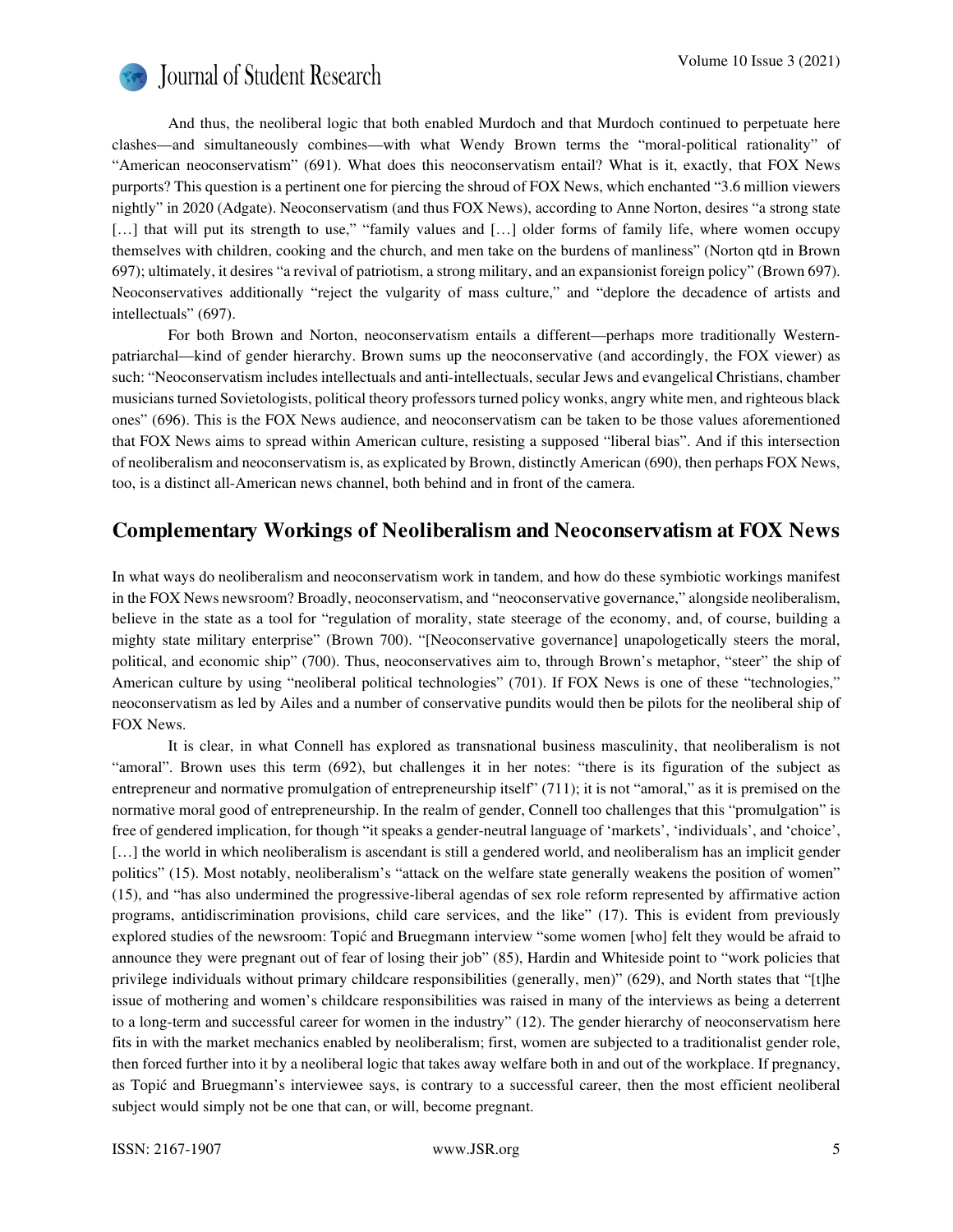

### Contradiction, Sublation, and Perpetuating Sexism Under Neoliberalism

How, then, do neoliberalism and neoconservatism contradict? Brown frames this contradiction as "the Republican Party trying to be both the Party of Moral Values and Party of Big Business" (698). FOX News is similar. The "moral values" (in front of the camera, the niche that FOX News had carved out) is kept separate from its "big business" (behind the camera, a Murdoch family business that relies on laissez-faire economics and a market morality over "morality"). According to Connell, however, "[t]ransnational business masculinity differs from traditional bourgeois masculinity by its increasingly libertarian sexuality" (16). A contradiction then arises from these two competing masculinities in the way women are treated, one belonging to the realm of conservative, traditional family values while the other belongs to the realm of a masculinity that commodifies sexual relations. They are competing in the way that, as Connell articulates, "different forms of masculinity exist together and that hegemony is constantly subject to challenge" (17). Arguably, the neoliberal masculinity that is not relegated to any realm of explicit moral order (except the morality of free-market capitalism) is more adaptable, able to mask its sexism under the guise of "markets". On the other hand, neoconservatism is bound to its roots of traditionalism and "the supplement of religion" (Brown 705) that marks its sexism more explicitly. Despite this, they are consequentially similar: both work to subjugate the feminine. Feminine here is probably best defined through litotes: to be feminine is to not be masculine. Volume 10 Issue 3 (2021)<br>Contradiction, Subhation, and Perpetuating Sexism Under Neofiheralism<br>
For the developmental consequences are also the developmental consequence in<br>the case of the consequence are the system of th

Returning to *Bombshell*, perhaps the working of competing masculinities can then be found in Kayla Pospisil, a feminine subject. Kayla, played by Margot Robbie, "isn't based on a single person's experience, but is actually based on many people's experience working at Fox News under Ailes" (Vaynshteyn). Kayla, as portrayed in the film, comes from a FOX News–watching family, Christian fundamentalist as they come: she has not heard of The Eagles because she does not know "secular music" (*Bombshell* 4:20-4:25). She is forced to suppress her traditionalism in a neoliberal newsroom that constructs women as something at which straight men can look. She has "church jeans" (35:25-35:30), she says as a retort to a comment about the shortness of her dress; this encapsulates the difficulty and hypocrisy of FOX News at work. FOX News is a culture that promotes traditionalism in "moral" behavior that still somehow operates by logics of profit and neoliberalism, embodied in an obsession with legs shown on screen for they are known to be profitable. Perhaps FOX News tells us that the boundaries of neoconservative sexuality are in a woman's lower limbs.

In *Bombshell*, this dialectic between neoconservative "church" morality and neoliberal morality is brought to its extreme when, as Kayla is in Roger Ailes' office and told to "spin" for him, she is continually asked to "pull [her] dress up" so that Ailes may see her upper thighs (38:40-40:10). Kayla is noticeably uncomfortable, as Ailes' enacts the aspect of transnational business masculinity that sanctions him with the masculine market power to turn sexuality into a transaction. The palpable discomfort in the scene, orchestrated by Jay Roach, is the discomfort of neoliberal masculinity, exacerbated by its uncomfortable alliance with neoconservatism, placing the church-going female subject in an apparently ambiguous space for profit. Kayla is simply acting out what neoliberalism asks her to do, subjected to a gender order. This is one contradiction out of many. Two moralities are working not only in tandem, but in ways that produce a feminine subject who struggles to be subjugated in two ways.

*Bombshell* dramatizes what may seemingly be the necessary consequence of the contradictions between subject and subjected in neoliberal subject formation. Sexual assault and harassment, when exerted on the feminine neoliberal subject who is expected to *remain* subjected, comes to an impasse when the subjected resists, as with Gretchen Carlson and Megyn Kelly, and with the closely following #MeToo movement as a whole. The failure that arises from the contradiction here is thus the "Bombshell," in which these subjected female personalities, as in the events at FOX News, go public with their sexual allegations. In a Marxian line of thinking, the neoliberal masculinity and the subjugated are a dialectic that produces its own contradiction and failures. If these "contradictions inherent in the movement of capitalist society" must produce a failure (Marx 12), then in the same vein progress must happen through "sublation," the idea that any resolution from dialectical relations is a new state that seems like a solution, but in actuality preserves some old contradictions while producing new ones, a continual dialectical process maintaining versions of the same order (Fuchs 11).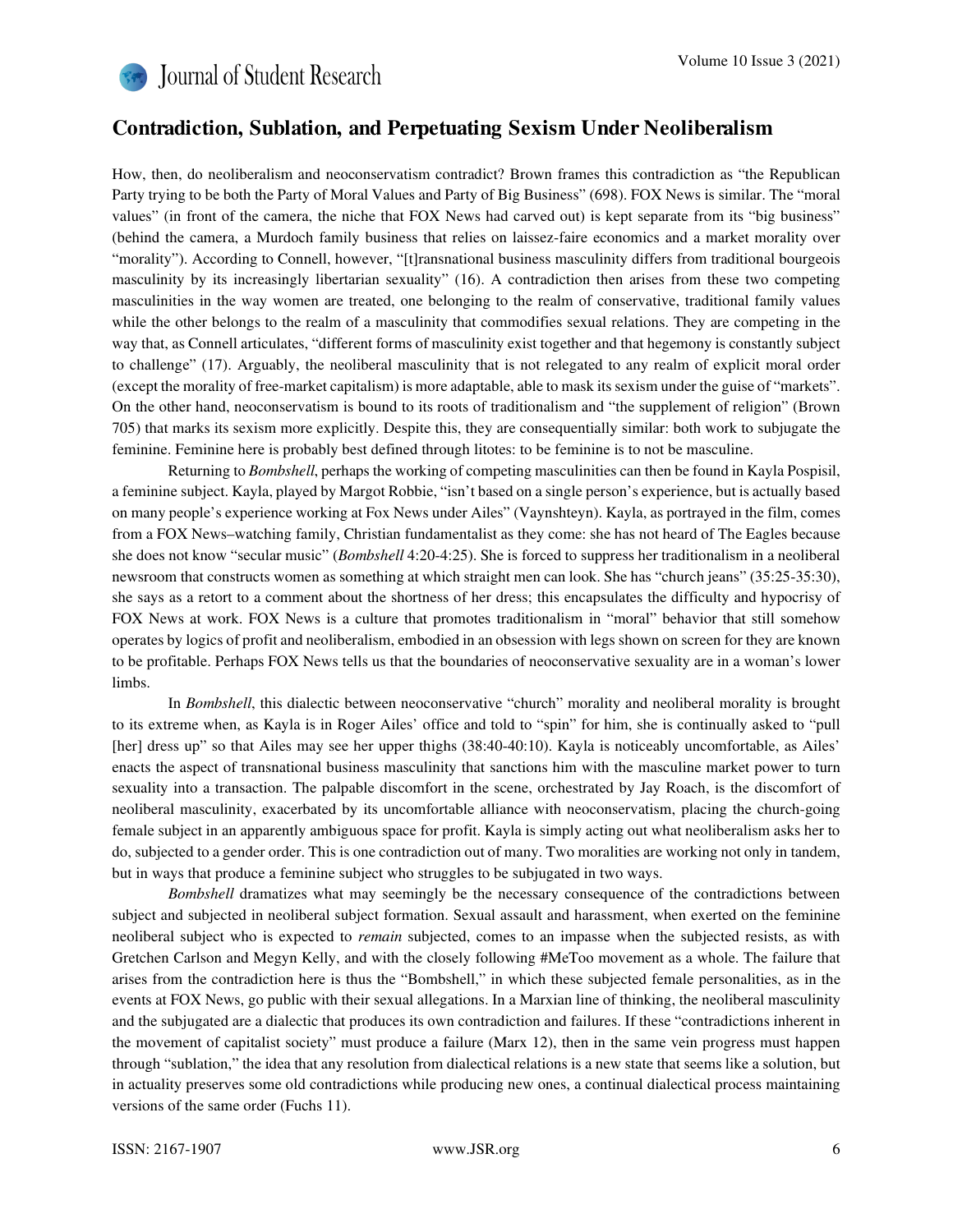The neoliberal, adaptable sublation can be found in *Bombshell* itself: the film frames Roger Ailes as the "head" of the "rotting fish," and thus the solution that maintains qualities of the neoliberal gender order is as simple as firing Roger Ailes. If this is where *Bombshell* fails to accurately interrogate the structures of masculine power inherent in the newsroom, then Roach and Randolph's failure are actually only a reflection of real life: in 2018, FOX News hired CEO Suzanne Scott, succeeding Roger Ailes (Steinberg). "We became No. 1 under President Bush. We stayed No. 1 under President Obama. We are still No. 1. My focus is on business" (Scott qtd in Steinberg), Scott said in 2019, a female figure at the head of a corporation that had subjected women to torment. To keep her "focus on business" is also, I suggest, to perform an approximation to transnational business masculinity, the same way that women "who can join boys' clubs are [...] embraced and praised for their ability to fit in" as Topić and Bruegmann's interviewee articulates (92).

Similar to Suzanne Scott is Megyn Kelly. Though victim of a structure that subjugated her and subjected her to discriminatory and violent sexist practices on the basis of transactional relationships, she still purports to follow neoconservative values and works to perform the individualism of which she is required under neoliberalism. Megyn Kelly does not call herself a "feminist," as mentioned multiple times in *Bombshell* (02:05-02:10, 06:45-06:50) and in real life (Guthrie). "Feminism," here, evidently has social-progressivist and leftist implications with which Kelly does not wish to associate. For Kelly, the inherent sexism in the newsroom is nothing more than an individual problem, solved by individuals not being sexist. She is not adverse to being the neoliberal subject or a little bit of "adversity" either—when interviewed about being Donald Trump's "target" after she brought up his views on women at a Republican primary debate, and the difficulty of her year at large, Kelly had this to say: "Adversity is an opportunity. [...] the younger kids today are getting too soft. I worry about the millennial generation that can't have any upset in their lives [...] back in our day, sister, we had to have bad things happen to us, and did" ("Megyn Kelly Talks Roger Ailes Allegations" 3:35-4:00). In response to Tweets containing sexist slurs from Trump supporters, endorsed by Trump himself (Crockett), Kelly decides to impart a message of adversity onto "the millenial generation" that is "too soft". What, as I have tried to show, can be perceived as the inherent sexism of neoliberalism is for Kelly simply an obstacle to be overcome. Neoliberal logic, as Connell and Brown have explored, attempts to appear gender-neutral and amoral (Connell 15; Brown 692). Unfortunately, the success of this performance requires the self-perpetuating subjugation of the feminine subject under neoliberalism. Volume 10 Issue 3 (2021)<br>Volume 10 Issue 3 (2021)<br>Norma Costa Automatics contrast and to found an *Bondards* 2 include the stan Automatic Material Bondards and the stan Automatics of the stan Automatics of the stan Automa

It is difficult to say if Suzanne Scott and the like can actually ever *be* masculine, or whether they must simply be formed as a subject at some opposition or approximation from transnational business masculinity. Topić and Bruegmann, as aforementioned, have interviewed women who believed that they too needed to perform masculinity to get ahead. Yet, as Louis North finds in an interview, "to guys what is camaraderie, to [women] would be seen as I'd just be unprofessional" (5). What can be made of this? I believe that the answer can be found in Stephen Whitehead's argument that "women cannot be masculine in any essential sense"; while women "can take up those practices, languages and behaviours that are considered masculine, [...] that is not the same as being a masculine subject" (210). Thus, for Whitehead, it is "more accurate to say that 'being masculine' is, for women, a form of femininity" as the individual can never be fully removed from their gendered "political category" (210). Thus, though women may perform masculinity, they are still not, and can never be, the domineering male figure and may still face forms of subjugation and discrimination, as shown with Megyn Kelly. Connell similarly states that "[m]asculine conduct with a female body is felt to be anomalous or transgressive, like feminine conduct with a male body" (5). Whitehead and Connell speak to the interviewee's point in North's study: try as she might to resist, the female subject formed under neoliberalism will always be in some way subordinated through hegemonic masculinity. She is a tragic hero whose tragic flaw is being a woman, a political category from which she can never depart.

So then what of the "women who can join boys' clubs" (Topić and Bruegmann 92)? What of Suzanne Scott and Megyn Kelly, and how are they too still complicit? After all, performing (an approximation to) transnational business masculinity, despite still being a "form of femininity" as Whitehead says (210), is still a performance that approximates neoliberal masculinity, subjugating the feminine (again, non-masculine). R. W. Connell and James W. Messerschmidt explore this dynamic; "gender hierarchy," for Connell and Messerschmidt, is a difficult term to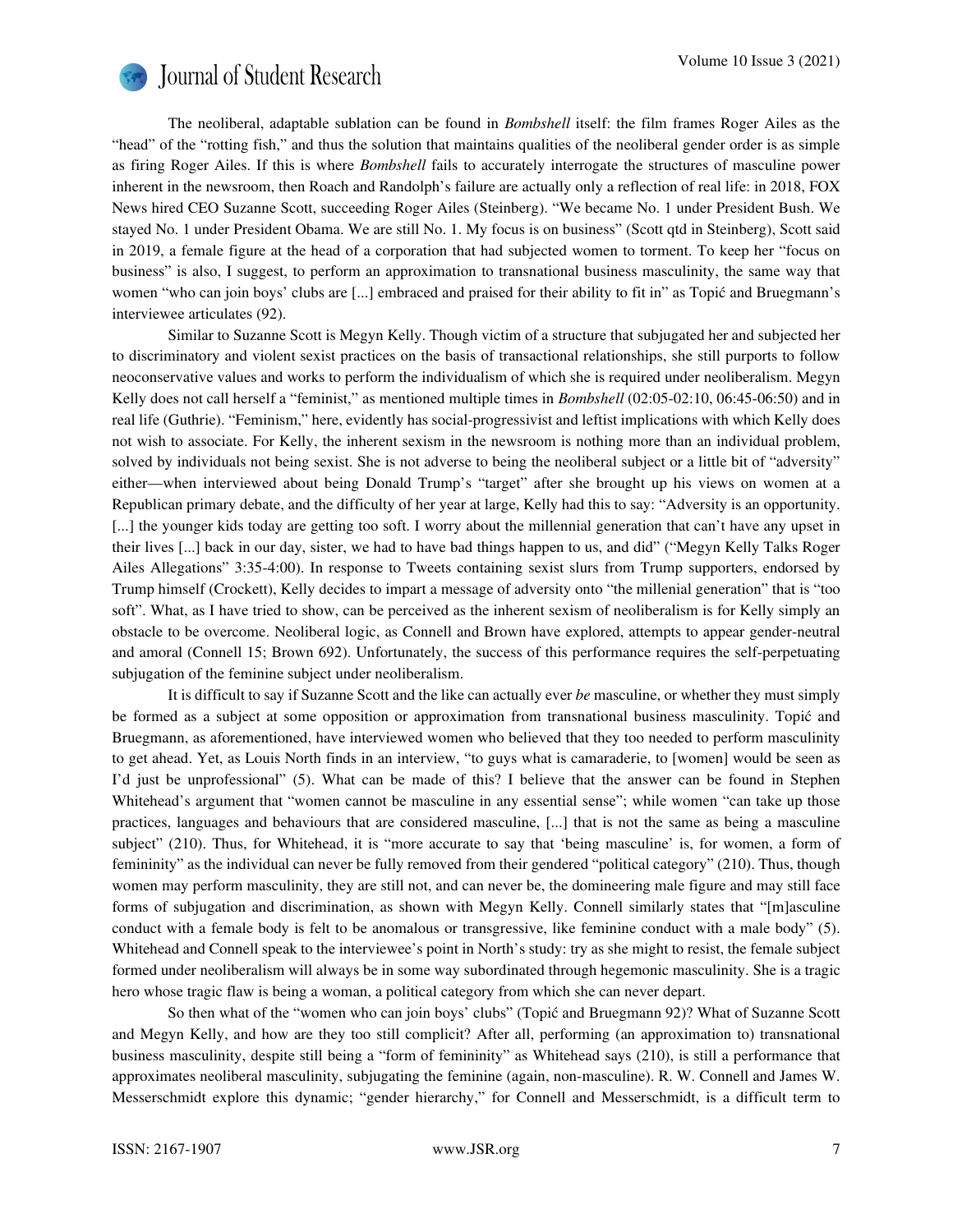

navigate as "[h]egonomy may be accomplished by the incorporation of [nonhegemonic patterns of masculinity] into a functioning gender order rather than by active oppression in the form of discredit or violence" (848). Such "processes of incorporation and oppression may occur among girls and women who construct masculinities" (848). These "nonhegemonic patterns of masculinity" that Connell and Messerschmidt point to are those masculinities constructed by subordinated groups, such as those marginalized on the basis of race, disability, class, sexuality, and gender (848). Thus, the incorporation of a non-hegemonic masculinity by "girls and women" are done by those women who are able to join "boys' clubs," those women who incorporate a masculinity that is "a form of femininity," who are nonetheless complicit in perpetuating neoliberal masculinity. This incorporation is done by Megyn Kelly, who tells younger women to toughen up, and it is done by Suzanne Scott as a female CEO. This, too is all the sublation in response to the dialectic of gendered subject/subjected, the neoliberal solution to sexual allegations, also represented by *Bombshell*, a film that helps to culturally enable the mindset in painting sexism as an individual problem.

## Gender Egalitarianism and the Neoconservatist FOX News: An Unworkable Future

Gender egalitarianism in the workplace, as I have shown, is not dependant on a female figure such as Suzanne Scott, or on neoliberal "individuals" that can adapt to anything in the name of profit such as the Murdoch family. To note, Rupert Murdoch, as the profit-incentivized male subject in global capitalism, may be closer in approximation to neoliberal masculinity than the blustering Roger Ailes, too attached to television and not attached enough to profit. "I never cared about the money" (*Bombshell* 01:38:52-01:39:00), says the fictionalized Ailes. Murdoch as portrayed in *Bombshell*, on the other hand, quickly disposes of Ailes and tells him that "there's no audience for [Ailes'] side of the story" (01:37:40-01:37:50). It is abundantly clear that Murdoch is an individual chiefly concerned with profit, as required by neoliberal thinking. This characterization in *Bombshell* is, as explored earlier in News Corporation's ascendancy, rooted in reality. We can reason that if it had been profitable for Ailes to stay at FOX News, Murdoch would have kept him. Murdoch's sons, portrayed in the film as a more "progressive" generation, wanting to quickly dispose of Ailes on account of his actions, in reality endorse their father's own "support of a neoliberal economic agenda and worldview" (Murdock 107). This shows, I think, that the neoliberal "individual" will not be overtly sexist if it is unprofitable, but will refuse to acknowledge what, as I have shown, is neoliberalism's innate disjunction with gender liberation. Volume 10 Issue 3 (2021)<br>
Volume 10 Issue 3 (2021)<br>
Volume 10 Issue 3 (2021)<br>
Norman and the accomplastic by the incorporation of (and<br>recomplex method) into the method in the state space size of the control into the<br>stat

Then, what does a newsroom and workplace of a gender egalitarian future look like? I suggest that it requires an overturning of neoliberal logic, requiring money taken from the free-market to service individuals based on their needs, social welfare for marginalized groups, and an individual that is not simultaneously "individualistic". Following this logic, and as shown in North, Topić and Bruegmann, Ross and Carter, and Hardin and Whiteside, this seemingly utopian ideal does not fit into the framework of any extant newsroom. So what of FOX News specifically?

FOX News, and any news organization that perpetuates views similar are, I argue, distinct because of their dance with neoconservatism. As neoconservatism is in part driven "by angst about the declining status of morality within the West, and by a concomitant moralization of a certain imagery of the West and its values" (Brown 697), and as these values are heavily entrenched into the minds of viewers—Hoewe et al. posit that "positive feedback loops" between "prior attitudes and media consumption" can work to "reinforce political attitudes" (380)—an audience for a FOX News that is radically progressive in gender is not the audience of FOX News that we know today, or perhaps not an audience at all.

But possibly one does not have to think as far as a "radical" progressiveness for FOX News to already appear incompatible with a much nearer future: one with more Suzanne Scotts and a neoliberalism that allows women to get closer in approximation to its perfect individualistic subject. After all, neoconservatism encourages "older forms of family life, when women occupy themselves with children, cooking and the church" (Norton qtd in Brown 697). It already "identifies liberals with support for gay marriage, abortion, women's rights" (Brown 713). If this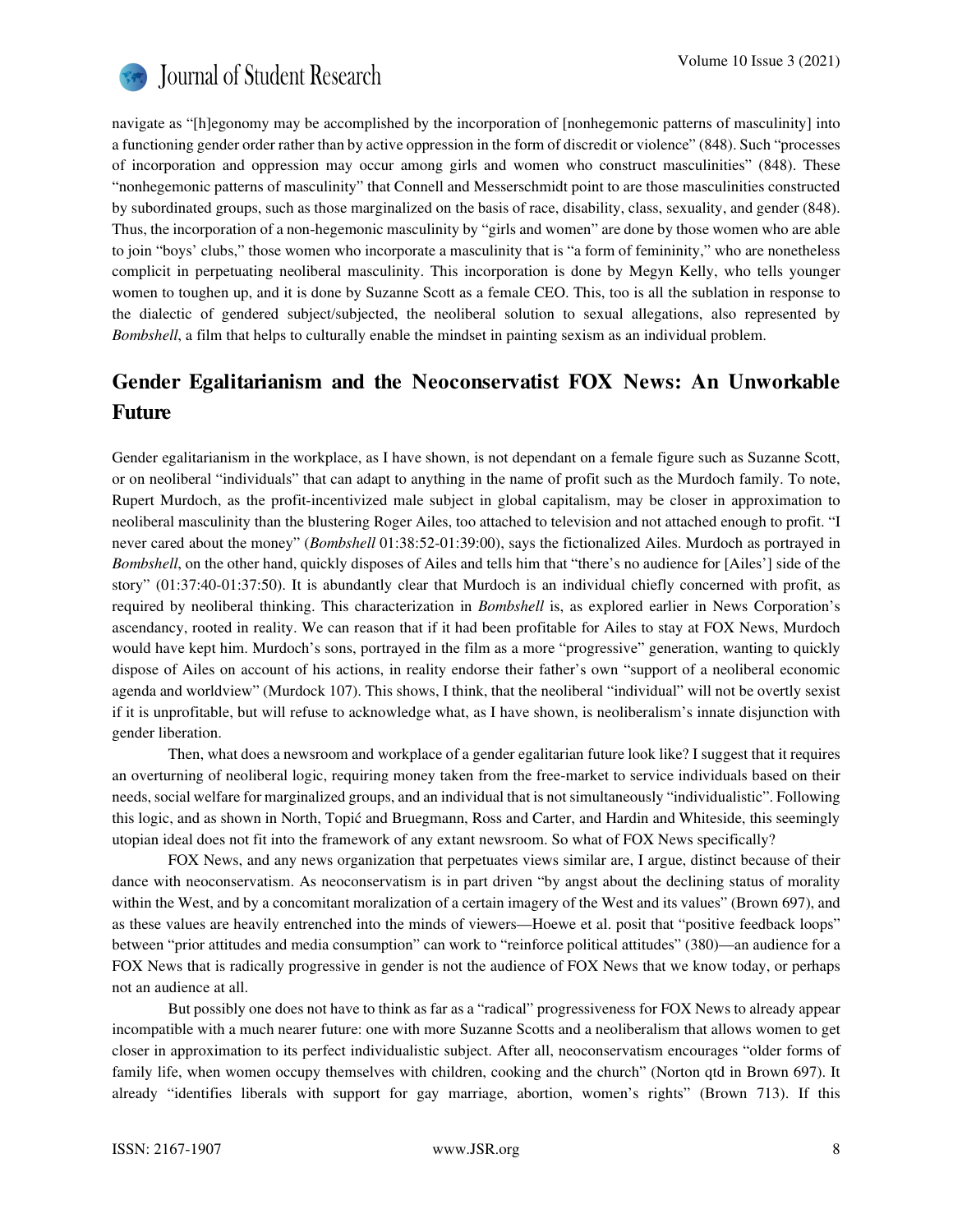neoconservative "morality" does not change, then maybe the future of FOX News is to simply implode without an audience to sustain it, as a more progressive post-#MeToo society places FOX News under heavy scrutiny, forcing it to bow to new markers of gender progress that are antithetical to their current viewership.

However, if FOX News does, as Hoewe et al. show, have the ability to change its audience's views, then maybe the sublation in the gendered neoliberal dialectic may—one might say hopefully—be enough for FOX News to shift away from its neoconservative tendencies. Guided by a Murdoch family that needs to profit over all else, perhaps the future of FOX News does lie in more female CEOs, more female news anchors, and women that—as shown in *Bombshell* to be the fashion-victory post-Roger Ailes—can wear pants on television. And perhaps these performative gestures are enough to challenge the neoconservatist status quo, shifting the minds of FOX News viewers as cable news can act as a "persuasive force" (Hoewe et al. 380) that not only reflects viewpoints, but creates and essentializes them. From there, work may be continued to reach a gender egalitarianism that departs from neoliberalism and hegemonic masculinity. Ultimately, this vision is predicated on the belief that those in the FOX News newsroom attempt to match the societal progression in a #MeToo/post-#MeToo era, itself doubtful.

#### *Bombshell* as a Feminist Film(?)

Finally, what of *Bombshell*? Throughout this paper, I have periodically attempted to critique *Bombshell* in relation to the perceived structural gender order of neoliberalism, and argued that not only does *Bombshell* miss the mark of being a feminist film, but it actually hurts movements like #MeToo for its portrayal of sexism and hegemonic masculinity as being solely perpetuated by individuals. But this too may be an exaggeration as it is clear that the film's creators believe the text is for social good; Charles Randolph speaks of women coming to him after screenings of *Bombshell* with "tears in their eyes," wanting to thank him (Galuppo). Randolph also believes that the film has the power to change men's actions (Galuppo). Additionally, in *Bombshell*, Roach's constructed atmosphere of masculine domination, a "pervasive paranoia" in the newsroom is strikingly effective and affective (Keegan): in a scene in which the fictionalized Megyn Kelly, Gretchen Carlson, and Kayla Pospisil step in an elevator together going up to Roger Ailes' floor (*Bombshell* 48:25-49:00), a masculine tension holds power over the three women, silencing them without a physical male body in the space. Megyn Kelly, Juliet Huddy, Rudi Bakhtiar, and Julie Zann, in responding to the film, speak to the emotional power of the scene: "I feel like we all cried," Kelly says ("Megyn Kelly Presents" 06:00- 06:10). Then, maybe the power of the film as resistance lies not in moments constructed to be explicitly "feminist," such as women getting to wear pants in the workplace, but instead in those that present an atmosphere of repressive gender dynamics without so much as a word, moving the viewer to discomfort. Perhaps it is from these moments that we might locate and reimagine the film as a polemical piece resisting and challenging neoliberal masculinity. Volume 10 Issue 3 (2021)<br>Volume 10 Issue 3 (2021)<br>Norma 10 Issue 3 (2021)<br>Anomorower "monotogenece" contents of the state of FDX News an adopt supplied visitoot an<br>anomorower "monotogenece" contents of the state of FDX Ne

But what is a "feminist film"? Claire Johnston, thinking through a feminist "counter-cinema," believes that "[a]ny revolutionary strategy must challenge the depiction of reality; "it is not enough to discuss the oppression of women within the text of the film; the language of the cinema/the depiction of reality must also be interrogated, so that a break between ideology is effected" (37). From this perspective, *Bombshell* does not qualify. Roach and Randolph do somewhat challenge "the language of cinema" in breaking the fourth wall; most interestingly, Nicole Kidman, as Gretchen Carlson, speaks directly to the camera as she hopes that she can "be that person" who supports those speaking out about sexual assault (01:43:00-01:43:10). Beyond this, however, the film does not heavily "interrogate" reality or too radically depart from Hollywood conventions; indeed, this might be because of Roach and Randolph's own proximity to neoliberal masculinity. For Johnston, an alternative to "the rigid hierarchical structures of male-dominated cinema" is "collective work" (39), "a film made collectively by women" (36). By this criterion, Roach and Randolph have already failed by virtue of their gender.

Later on, in concluding her essay, however, Johnston suggests that "a repressive moralistic assertion that women's cinema is collective film-making is misleading and unnecessary: we should seek to operate at all levels: within the male dominated cinema and outside it" (40). It is here, perhaps that we should find and reconceive Bombshell. While it does not challenge the structure of "male dominated cinema" (in fact, with a male writer and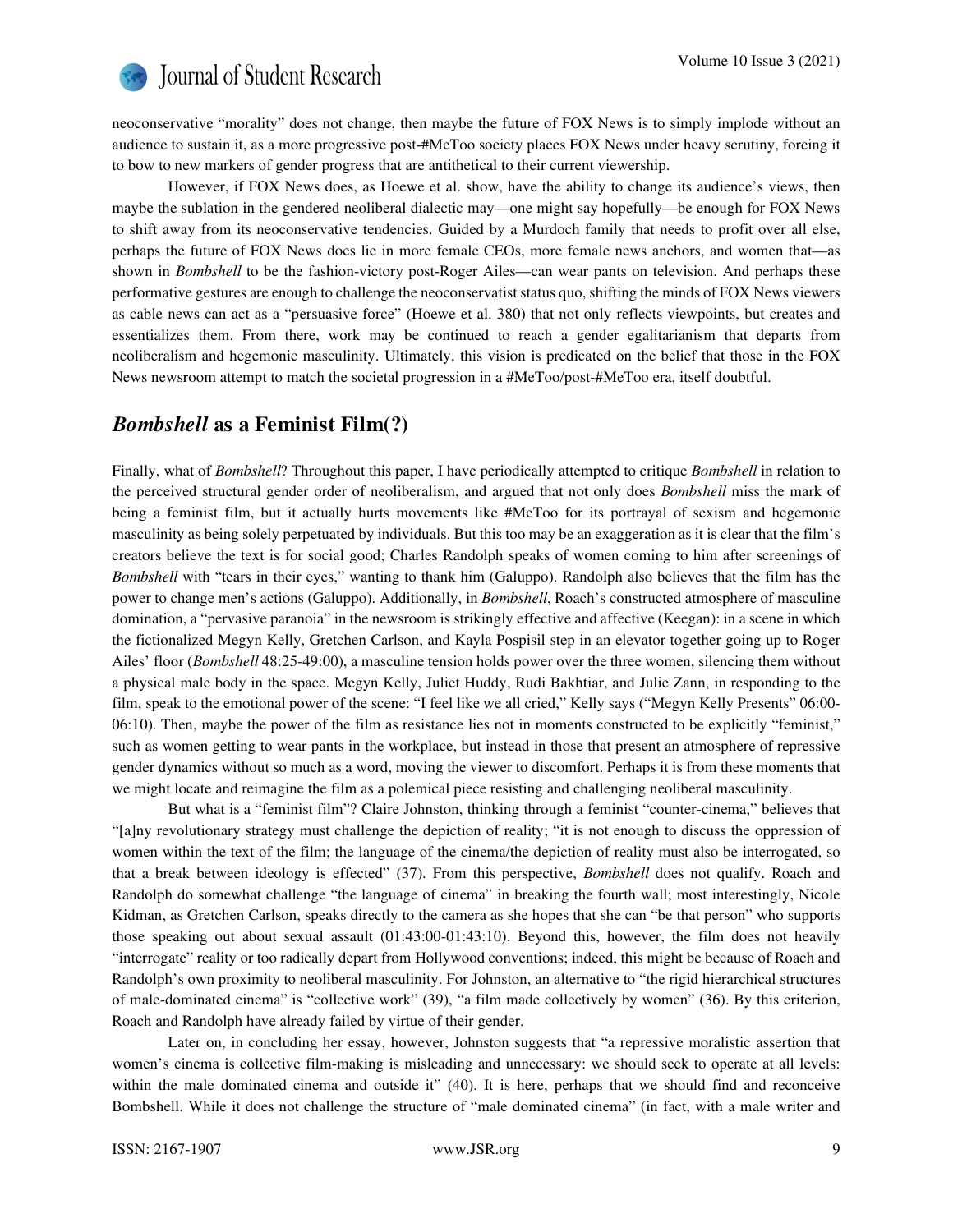

male director, it is male dominated cinema) or the structure of neoliberalism that enabled Roger Ailes, perhaps as a film of the neoliberal order, its dialectics, sublations, contradictions, and solutions can be found within it. If the onus is on us to reveal what makes Bombshell "feminist" and understand how the film may be generative in finding ways to resist hegemonic masculinity, then perhaps that is where this essay figures. Volume 10 Issue 3 (2021)<br>
Volume 10 Issue 3 (2021)<br>
Volume 10 Issue 3 (2021)<br>
Information contents and contents and contents and contents and contents and and contents and and contents and contents and contents and conten

### Acknowledgements

I would like to thank Dr. Brent Strang for his guidance, generosity, and advice in writing this paper.

### References

Adgate, Brad. "In January 2021 Fox News Ratings Fell Behind CNN And MSNBC." *Forbes, Forbes Magazine*, 5 Feb. 2021, www.forbes.com/sites/bradadgate/2021/02/03/in-january-2021-fox-news-ratings-fell-behindcnn-and-msnbc/?sh=b3662dbf37e3.

*Bombshell*. Lions Gate Films, Inc, 2019.

- Brown, Wendy. "American Nightmare: Neoliberalism, Neoconservatism, and De-Democratization." *Political Theory*, vol. 34, no. 6, 2006, pp. 690–714. JSTOR, www.jstor.org/stable/20452506. Accessed 28 Mar. 2021.
- Connell, R. W. "Masculinities and Globalization." *Men and Masculinities*, vol. 1, no. 1, 1998, pp. 3–23., doi:10.1177/1097184x98001001001.
- Connell, R. W., and James W. Messerschmidt. "Hegemonic Masculinity: Rethinking the Concept." *Gender and Society*, vol. 19, no. 6, 2005, pp. 829–859., www.jstor.org/stable/27640853. Accessed 25 Mar. 2021.
- Crockett, Emily. "This Chart Shows Just How Many Sexist Slurs Trump Supporters Are Tweeting at Megyn Kelly." *Vox*, Vox, 27 Jan. 2016, www.vox.com/2016/1/27/10852876/donald-trump-supporters-sexist-tweetsmegyn-kelly.
- Cuklanz, Lisa. "Problematic News Framing of #MeToo." *The Communication Review*, vol. 23, no. 4, 2020, pp. 251– 272., doi:10.1080/10714421.2020.1829302.
- Fuchs, Christian. *Social Media: A Critical Introduction*. Sage eReference (Online service), SAGE, London, 2014;2013.
- Galuppo, Mia. "'Bombshell' Writer on Roger Ailes: 'He Almost Wanted to Sexualize His Power.'" *The Hollywood Reporter*, 2 Jan. 2020, www.hollywoodreporter.com/news/bombshell-writer-roger-ailes-he-almost-wantedsexualize-his-power-1265322.
- Guthrie, Marisa. "Megyn Kelly Gets Candid: 'Dangerous' Roger Ailes, Her Trump Saga, That Offer and Why She Won't Call Herself a Feminist." *The Hollywood Reporter*, 21 Dec. 2016, www.hollywoodreporter.com/features/megyn-kelly-gets-candid-dangerous-roger-ailes-her-trump-sagaoffer-why-she-wont-call-a-femi.
- Hardin, Marie, and Erin Whiteside. "Token Responses to Gendered Newsrooms: Factors in the Career-Related Decisions of Female Newspaper Sports Journalists." Journalism, vol. 10, no. 5, Oct. 2009, pp. 627–646, doi:10.1177/14648849090100050501.
- Hoewe, Jennifer, et al. "The Role and Impact of Fox News." *The Forum*, vol. 18, no. 3, 2020, pp. 367–388., doi:10.1515/for-2020-2014.
- Johnston, Claire. "Women's Cinema as Counter-Cinema." *Feminist Film Theory: A Reader*, by Sue Thornham, New York University Press, 1999, pp. 31–40.
- Keegan, Rebecca. "Making of 'Bombshell': How Charlize Theron, Nicole Kidman and Margot Robbie Re-Created the 'Pervasive Paranoia' of Roger Ailes's Fox News." *The Hollywood Reporter*, 15 Dec. 2019,